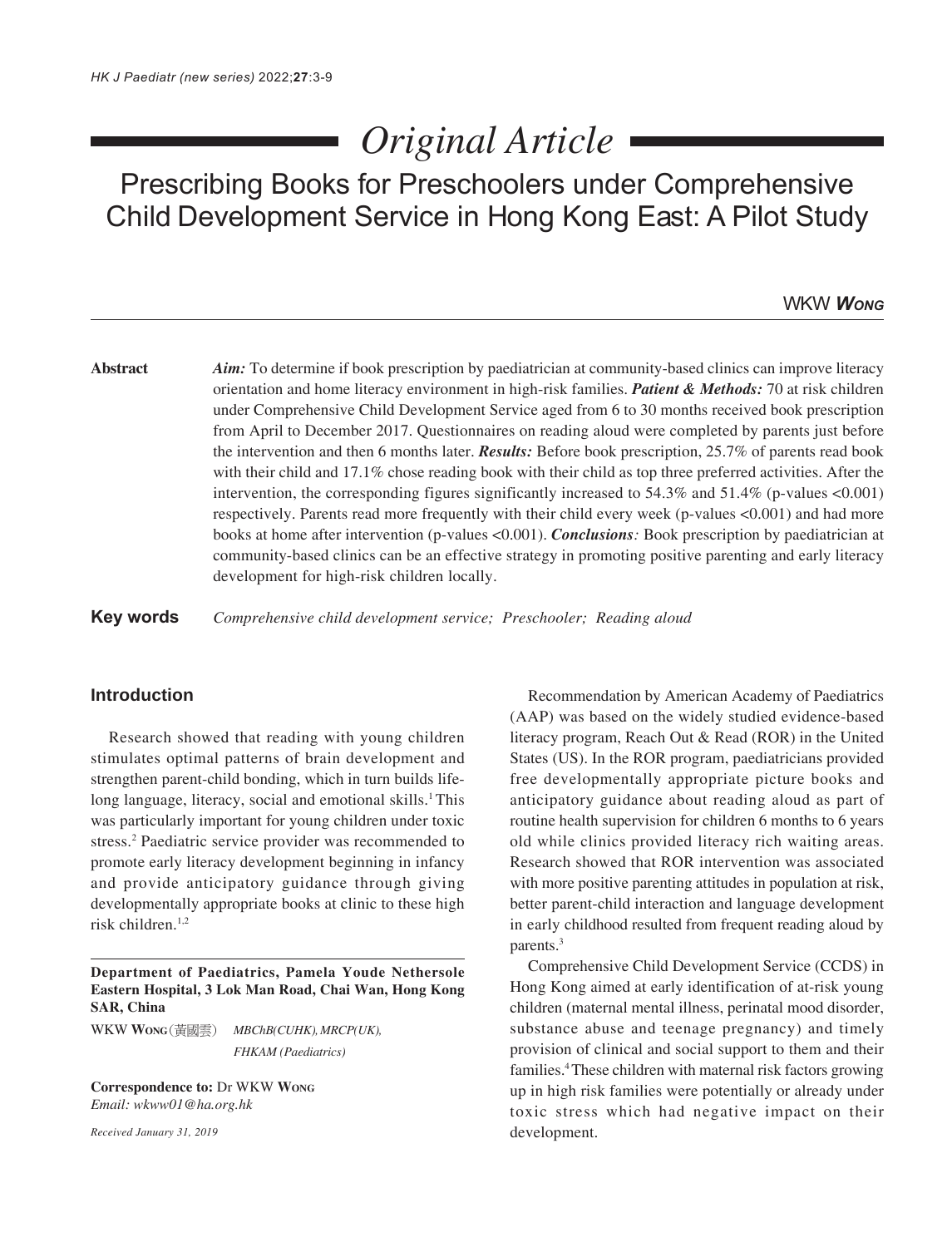The current study was developed based on the concept of toxic stress referred in the AAP recommendation and ROR program. To the best of our knowledge, there have been no previous studies on ROR approach program locally. The aim of this study was to examine the effectiveness of book prescription by paediatrician at local community clinics, as a clinic-based intervention to promote positive parenting behaviour and emergent literacy for high-risk preschoolers under CCDS. The null hypothesis is that book prescription by paediatrician has no effect on literacy orientation, frequency of reading aloud and number of books at home.

## **Methods**

#### *Participants*

The study period was from April 2017 to December 2017. Parents of children aged 6 to 30 months born from mothers suffering from active mental or mood disorder, substance misuse or teenage pregnancy under CCDS attending paediatric on-site clinic at Maternal & Child Health Centres (MCHC) in Hong Kong East, namely Chai Wan, Sai Wan Ho and North Point MCHC in April and May 2017 were invited to participate in the study. They were excluded if their children were acutely ill during clinical visits or had significant development problem. Written informed consent was obtained from eligible participating parents.

#### *Procedure*

After the participants completed the pre-intervention questionnaire, the paediatrician prescribed a book named "HUG" to them. Procedures of book prescription included: 1) read the book with the child and demonstrate techniques of reading aloud to parents 2) discuss on benefits of reading aloud like mutual enjoyment, social closeness and facilitating language and literacy development 3) provide anticipatory guidance to parents on parenting and development, particularly expected age appropriate behaviour during book sharing 4) encourage parents to read aloud at home and distribute the book with reading tips at the last page for them to take home. This book was age appropriate and suitable to participants as confirmed by local paediatrician and clinical psychologist to be. This colourful board book contains abundant familial animals expressing love by hugging but only very few words. Follow

up clinic visits six months after book prescription was arranged and the same questionnaire was completed by the participants.

#### *Assessment Tool*

This prospective intervention study, with a before-andafter design used 2 sets of questionnaire on reading aloud at interval of six months. The questionnaire was designed with reference to assessment tools used in previous studies on literacy orientation, child-centered literacy orientation and home literacy environment.5-7 It contained 4 questions in Chinese (with English translation):

- Q1) Did you read aloud with your child in the past 24 hours?
- Q2) How many children books do you have at home?
- Q3) How many times do you read with your child per week in average?
- Q4) What are your child's top three favourite activities (excluding eating and sleeping)?

Literacy orientation was scored positive if parents' answer to Q1 was yes or "reading" was among the child's three favourite activities for Q4.

#### *Statistical Analysis*

The number of subjects to be recruited was estimated based on the number of patients attending paediatric onsite clinics. The demographic, clinical characteristics of participants and questionnaire responses were described. The change in literacy orientation, number of children books at home and frequency of parent reading aloud were calculated according to the questionnaire responses done on the day of book prescription and six months later. Mann-Whitney U test and McNemar's test were used to compare the change in four questions and literacy orientation for all participants before and after the intervention. Generalised Estimating Equation was used to test whether the effect of the intervention is different among subgroups (teenage pregnancy, substance abuse and mood / mental disorder). Logistic regression analysis was used to measure the possible contributing factors (baby's age & gender, maternal age, marital & employment status, main caretaker and financial assistance) to the intervention effect. Statistical analysis was conducted using SPSS software, with P<0.05 considered as statistically significant in this study.

STROBE statement was used as the reporting guideline.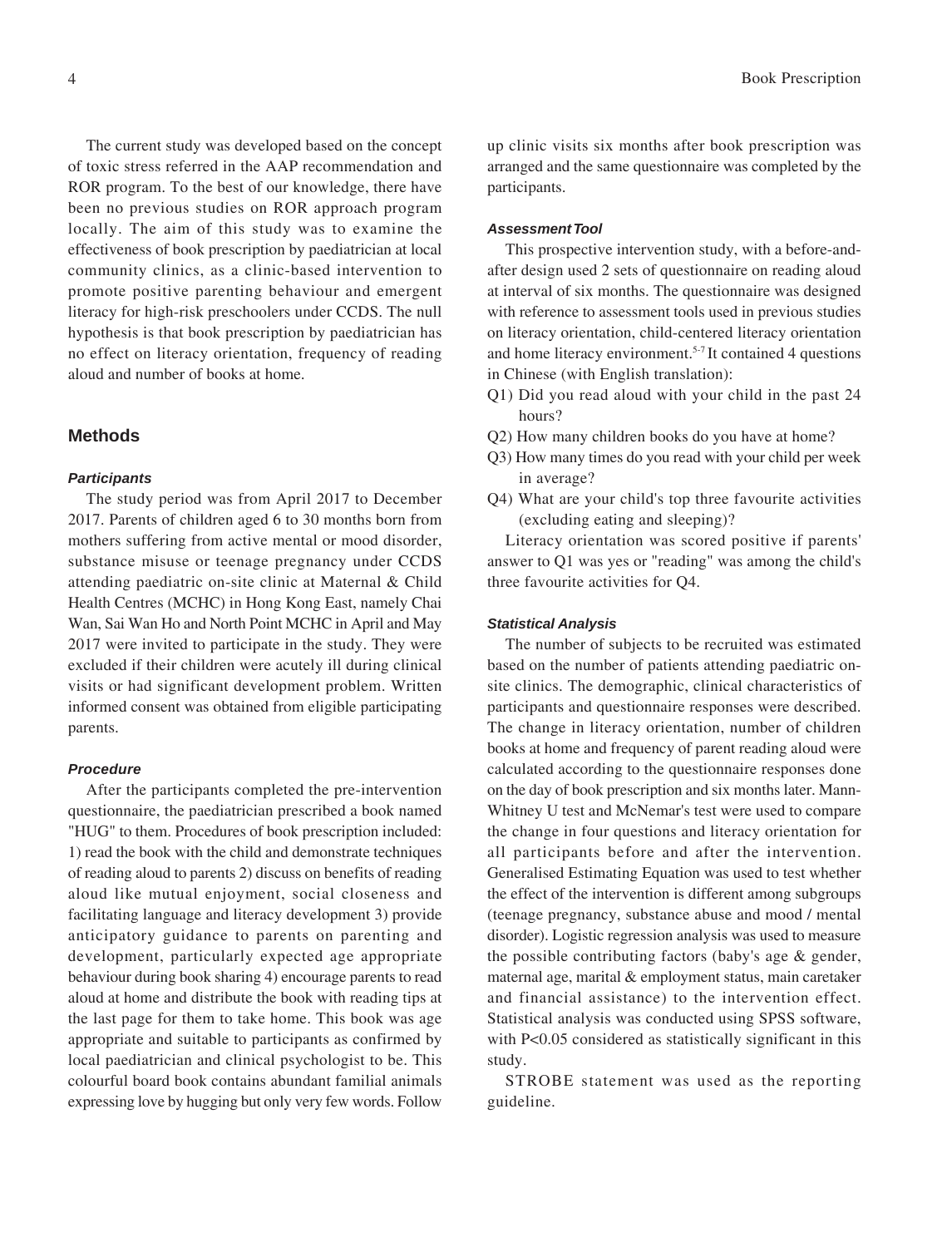## **Results**

Parents of 103 children were recruited in the study at start in April and May 2017 with no exclusion or refusal but 33 failed to turn up at the follow up visit 6 months later. Failure to turn up at the scheduled or rescheduled clinical visits within 4 weeks was counted as loss of follow up in the study. Finally, parents of 70 recruited children (38 male, 32 female) completed the study. The age at enrolment of study ranged from 6.07 to 25.8 months with a mean age of 11.66 months old. Majority 134 (95.7%) of parents of participants were Chinese in origin. The participants were divided into three subgroups according to maternal risk factors (3 teenage pregnancy, 6 substance abuses and 65 active mood or mental disorder). Three children were victims of neglect. Demographic data and clinical characteristics of participants were shown in Table 1.

#### *Changes in Literacy Orientation*

Responses to the questionnaire before and after intervention were summarised in Table 2.

Before the intervention, only 18 (25.7%) of 70 parents read children book with the child and 12 (17.1%) chose reading book with the child as the top three preferred activities. After the intervention, the corresponding figures significantly increased to 38 (54.3%) and 36 (51.4%) respectively (p-value <0.001). Positive literacy orientation, as reflected by positive response to either of the above 2 parameters, increased by 2.35 times in 6 months from 20  $(28.6\%)$  to 47 (67.1%) after intervention (p-value <0.001).

#### *Changes in Home Literacy Environment*

Before intervention, 49 of 70 participants (70%) had one or more children books at home. Though many participants had books at home, more than half (44, 62.9%) "never" read with their children. After intervention, nearly all (94.3%) had one or more children books at home (P<0.001) and majority of parents (60, 85.7%) read with their children at least once per week (P<0.001). The proportion of parental reading with children 1-4 times per week rose from 20% to 35.7% and reading 5 times per week rose from  $17.1\%$  to  $50\%$  (P<0.001). Positive changes in home literacy environment were evident from the increase in children books at home and frequency of parents reading with child.

## *Subgroups Analysis*

After subgroup analysis, significant factors for outcome

were shown in Table 3. Maternal age was a significant independent factor associated with improvement of literacy orientation (OR=1.139; 95%CI 1.036-1.253, p-value <0.05) and mother at work was negatively associated with

**Table 1** Demographic and clinical characteristics of participants  $(n=70)$ 

| <b>Characteristics</b>           | Number (%)                |
|----------------------------------|---------------------------|
| Gender of child                  |                           |
| Male / Female                    | 38 (54.3) / 32 (45.7)     |
| Age of child at entry of study   |                           |
| $6-12$ months                    | 35(50)                    |
| $12-18$ months                   | 18 (25.7)                 |
| 18-24 months                     | 13 (18.6)                 |
| $24-30$ months                   | 4(5.7)                    |
| Parents' country of origin       |                           |
| China                            | 134 (95.7)                |
| Thailand                         | 1(0.7)                    |
| Belgium                          | 1(0.7)                    |
| Pakistan                         | 2(1.4)                    |
| Indonesia                        | 1(0.7)                    |
| United Kingdom                   | 1(0.7)                    |
| Maternal problems (Subgroups)    |                           |
| Teenage pregnancy                | 3(4.3)                    |
| Substance abuse                  | 6(8.6)                    |
| Mood or mental disorder          | 65 (92.9)                 |
| Maternal age entry of study      | 19-44                     |
| Maternal marital status          |                           |
| Married                          | 56 (80%)                  |
| Single                           | 14 (20%)                  |
| Maternal employment status       |                           |
| Housewife                        | 41 (58.6%)                |
| At work                          | 29 (41.4%)                |
| Maternal education level         | $(N=45, 25$ missing data) |
| Primary                          | $1(2.2\%)$                |
| Lower secondary                  | 8(17.8%)                  |
| Upper secondary                  | 24 (53.3%)                |
| Post secondary                   | 12 (26.7%)                |
| Financial assistance             |                           |
| On Comprehensive Social Security | $7(10\%)$                 |
| Assistance (CSSA)                |                           |
| Not on CSSA                      | 63 (90%)                  |
| Main carer                       |                           |
| Parents                          | 44 (62.9%)                |
| Grandparents                     | $13(18.6\%)$              |
| Others                           | 13 (18.6%)                |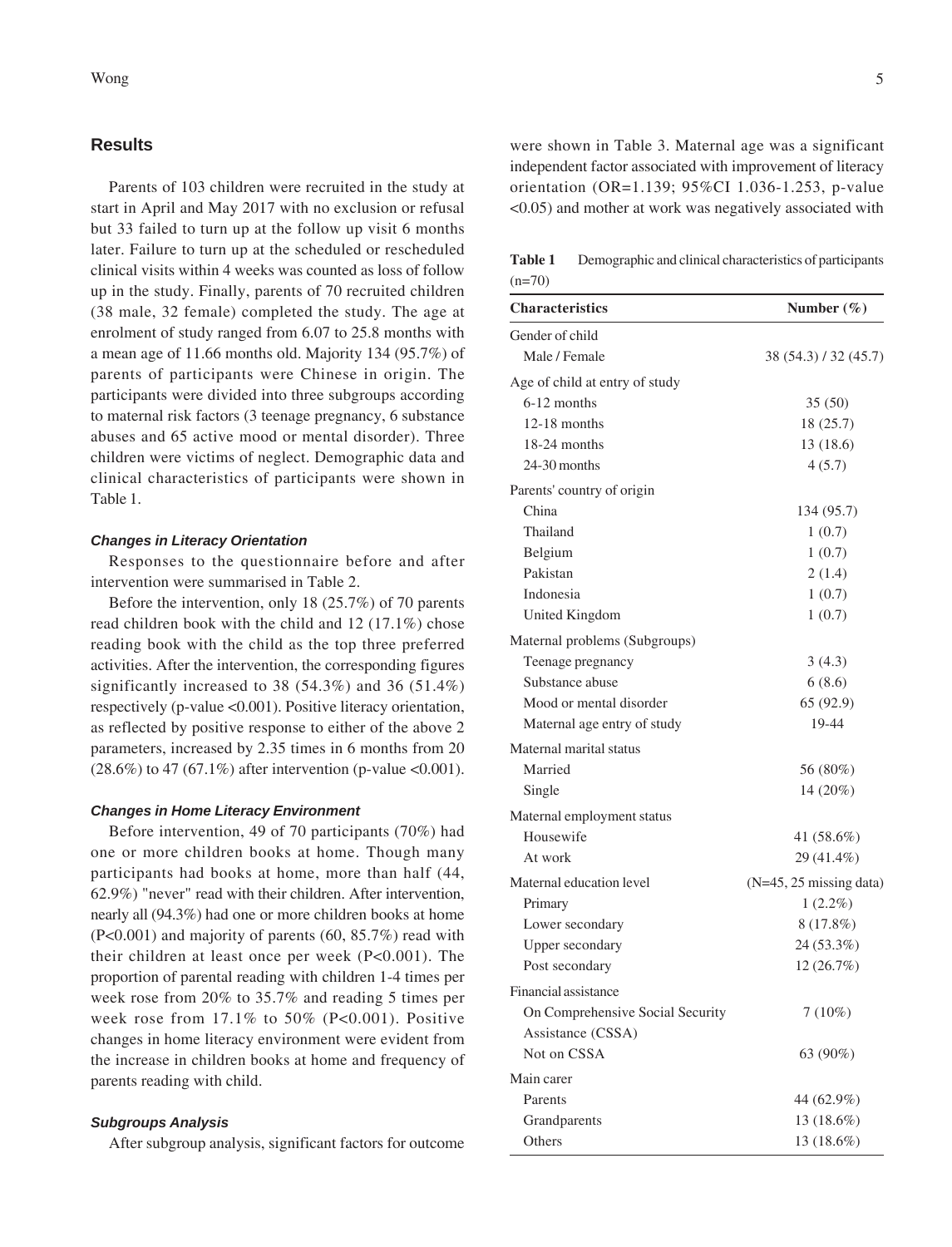the improvement (OR=0.228; 95%CI 0.054-0.96, p-value <0.05). Baby's age and gender, maternal marital status, main caretaker and financial assistance were not associated with improvement in literacy orientation. Mother at work was a significant independent factor that negatively associated with improvement in number of books at home (OR=0.019; 95%CI 0.048-0.764, p-value <0.05). Age of baby was a significant independent factor associated with improvement in frequency of reading with children (OR= 1.115; 95%CI 1.014-1.227, p-value <0.05). No association with these outcomes was found in other potential contributing factors.

With regard to maternal risk subgroups, namely, teenage pregnancy, substance abuse and active mood / mental disorder, there was no significant subgroup difference in the effects of intervention.

# **Discussion**

To the best of our knowledge, this was the first local

study on paediatric on-site clinic-based intervention using ROR approach to promote positive parenting behaviour particularly mother-baby interaction and emergent literacy. Studies on ROR approach intervention mainly focus on those families with economic and social risks in other countries like the US and India.5,8,9 The current study focused on mainly Chinese children with maternal high risk factors - mental or perinatal mood problems, substance abuse and teenage pregnancy which were known to be adverse childhood experiences causing toxic stress on their brain development.<sup>2</sup> In summary, our local findings were in agreement with the observation of other published reports on literacy orientation, home literacy environment and clinic-based intervention on reading aloud in the  $US<sub>10-12</sub>$ India9 and Singapore.7

Literacy orientation describes children's level of interest or engagement in literacy events. It is a critical factor in children's language and emergent literacy development.7 This measure was believed to be subject to least reporting bias.<sup>6</sup> Needleman et al<sup>6</sup> evaluated a pilot program in which paediatrician distributed books to children with anticipatory

| <b>Table 2</b> | Changes in responses to questionnaire before and after intervention $(n=70)$ |  |
|----------------|------------------------------------------------------------------------------|--|
|                |                                                                              |  |

|                                                 |                 | <b>Pre-intervention</b> | <b>Post-intervention</b> |         |
|-------------------------------------------------|-----------------|-------------------------|--------------------------|---------|
|                                                 | <b>Response</b> | Number $(\% )$          | Number $(\% )$           | p-value |
| Reading with child in the past 24 hours         | Yes             | 18(25.7)                | 38 (54.3)                | < 0.001 |
|                                                 | N <sub>0</sub>  | 52(74.3)                | 32(45.7)                 |         |
| Number of children books at home                | 0               | 21(30.0)                | 4(5.7)                   | < 0.001 |
|                                                 | $1 - 4$         | 26(37.1)                | 18(25.7)                 |         |
|                                                 | $\geq$ 5        | 23(32.9)                | 48(68.6)                 |         |
| Number of days per week parent read with child  | $\theta$        | 4462.9                  | 10(14.3)                 | < 0.001 |
|                                                 | $1-4$           | 14(20.0)                | 25(35.7)                 |         |
|                                                 | $\geq$ 5        | 12(17.1)                | 35(50.0)                 |         |
| Reading as child's top three favourite activity | Yes             | 12(17.1)                | 36(51.4)                 | < 0.001 |

| Table 3 | Significant factors for each outcome in the multiple logistic regression analysis |  |  |
|---------|-----------------------------------------------------------------------------------|--|--|
|         |                                                                                   |  |  |

| <b>Outcome</b>       | <b>Independent factor</b> | Odd ratio | 95\% C.I.       | p-value |
|----------------------|---------------------------|-----------|-----------------|---------|
| No. of books at home | Maternal working status   | 0.191     | $0.048 - 0.764$ | 0.019   |
| Reading frequency    | Age of the child          | 1.115     | $1.014 - 1.227$ | 0.025   |
| Literacy             | Age of mother             | 1.139     | $1.036 - 1.253$ | 0.007   |
| Orientation          | Maternal working status   | 0.228     | $0.054 - 0.960$ | 0.044   |

All results were adjusted for gender, age of child, main carer, age of mother, marital status, financial assistance, and maternal working status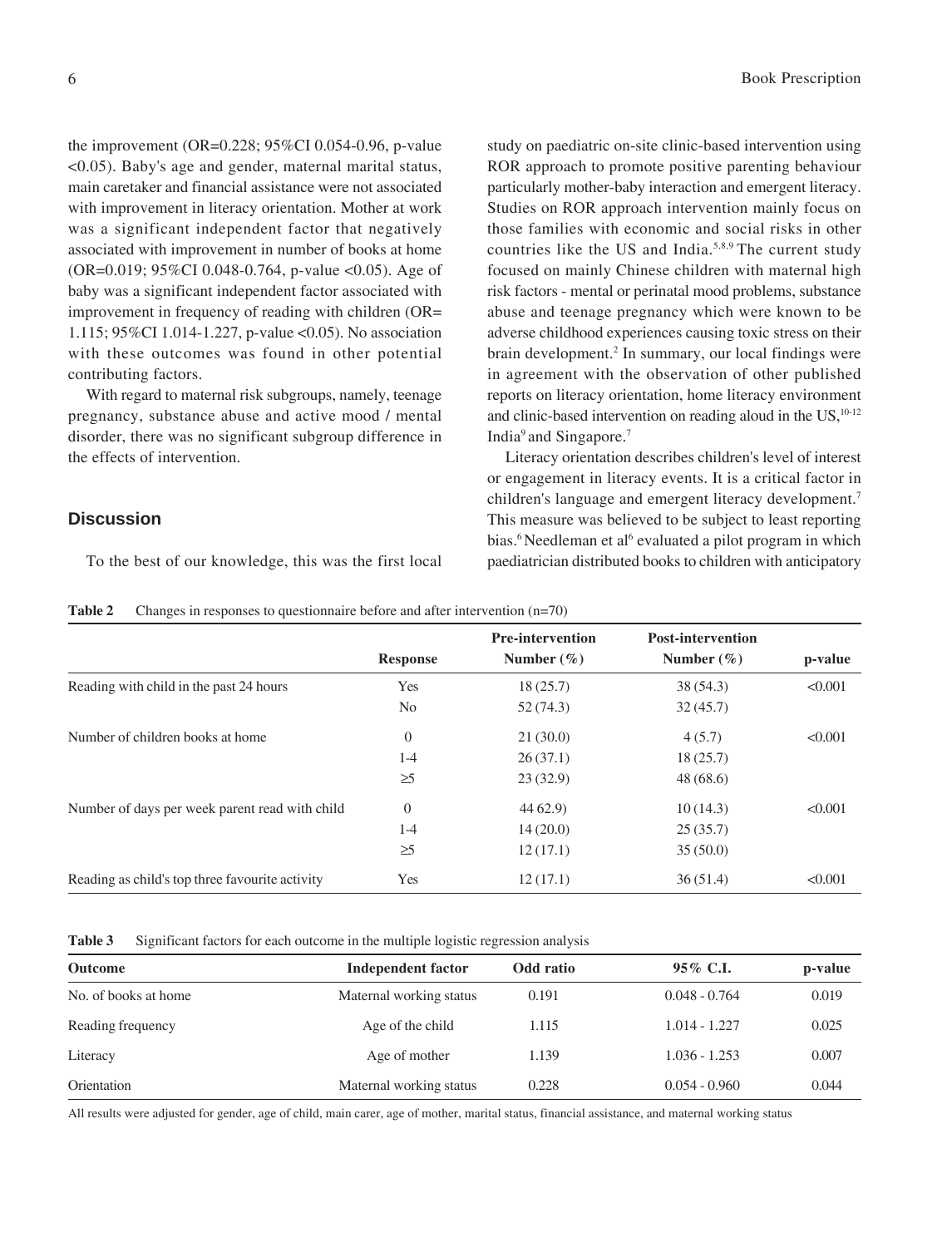Wong  $\frac{1}{2}$  7

guidance at clinic visit and found that 53% subject receiving a book had a positive literacy orientation after book distribution at intervention group and result was more significant for low-income group. A similar study by High et al<sup>5</sup> found that families with intervention had significantly high (69%) child-centered literacy orientation. The positive literacy orientation post intervention (67.1%) in the current study was comparable to these findings.

Home literacy environment can be defined either as the "number" of picture books at home or frequency of parentpreschooler shared reading. A literacy-home environment is important because it is another key factor in children's language and literacy acquisition other than literacy orientation.7 A Singapore descriptive study on literacy environment of 12-month-old babies found that most families (92.6%) have children books at home; with 62%, 17.5% and 13% owning less than 10, 10-30, more than 30 books respectively. In the current study, only 60% of families have children books at home and the proportion increased significantly to 94.3% after intervention.

In a randomised controlled study for literacy promotion by paediatrician for Hispanic families in the US,<sup>12</sup> 66% of intervention group parents reported reading to their child at least 3 days per week.A similar Taiwan study for Chinese babies found 46% after intervention.<sup>13</sup> Observation of present study in frequency of reading was high with 50% reading to their children 5 days per week after book prescription. Only a few small-scale studies on reading aloud by educators were published locally. The survey of Department of Health carried out in Maternity and Child Health Centres in Hong Kong for normal children below 5 years of age showed that 51% of parents always accompany children to read.14 Our study in high-risk families for preschoolers showed that frequency of reading aloud was only 25.7% before intervention, reflecting the need for more support in this high-risk group. After intervention the frequency of reading aloud increased to 54.3% and it was comparable with normal children.

We adopted the ROR-approach intervention. The basic ROR model is consisted of 3 components: literacy-rich waiting rooms, a book to take home at each health supervision visit and anticipatory guidance which is the heart of ROR mission.3 Our intervention program did not include the first component as provision of literary-rich waiting rooms was not feasible, however, our "modified" ROR program as was still effective, with results similar to literacy promoting program which included only the latter 2 components in another study.12

These findings support the intervention for promoting literacy at clinic setting by paediatrician. A recent metaanalysis<sup>15</sup> reviews that paediatric provider delivered intervention did demonstrate positive impact on parenting behaviour towards literacy promoting activities. This success may be related to the respect to the profession from the public. In ROR model, book is given by the "primary care provider"<sup>3</sup> and a previous study found positive result with involvement of nurse practitioners.<sup>5</sup> Health care professionals other than paediatrician under CCDS were encouraged to join. The principle behind the effective intervention is to change the parental reading belief and it is an important and significant predictor factor of shared reading. Book "distribution" alone is not effective enough in changing parental attitude and behaviour. Effective program should include both the design of encouraging parental belief and modelling the choice of developmentally appropriate books and shared techniques for reading.16 In the present study, we "prescribe" rather than just distribute the book at the clinic.

Paediatric on-site clinic in Maternal & Child Health Centre was a non-stigmatising place where parents of atrisk children are more willing to attend and receive guidance from professionals. The practice of book prescription at Hong Kong East may be also beneficial to these high-risk families under CCDS in paediatric on-site clinics at other regions since recruitment criteria is standardised and clinic settings are similar in Hong Kong.

The predictors of home literacy environment and reading frequency namely, mother's education level and parents' national origin were found in previous studies done US and Singapore.<sup>7,8</sup> Due to high missing data on maternal education level and very low percentage of non-Chinese participants, subgroup analysis did not include these two factors. The present study showing new finding of greater improvement of literacy orientation at higher maternal age may reflect the better receptiveness in older age. Besides, mother at work showing less improvement in both literacy orientation and number of children books at home may reflect their lack of time in taking care of their babies. These results pointed to the need of more support to younger parents particularly the teenage mothers and mothers at work in book prescription.

We start to prescribe books as early as six months old. Benefits of starting reading from infancy include early learning to associate books with enjoyment, promoting joint attention with adults and early reading habit development. Some studies have found the positive effect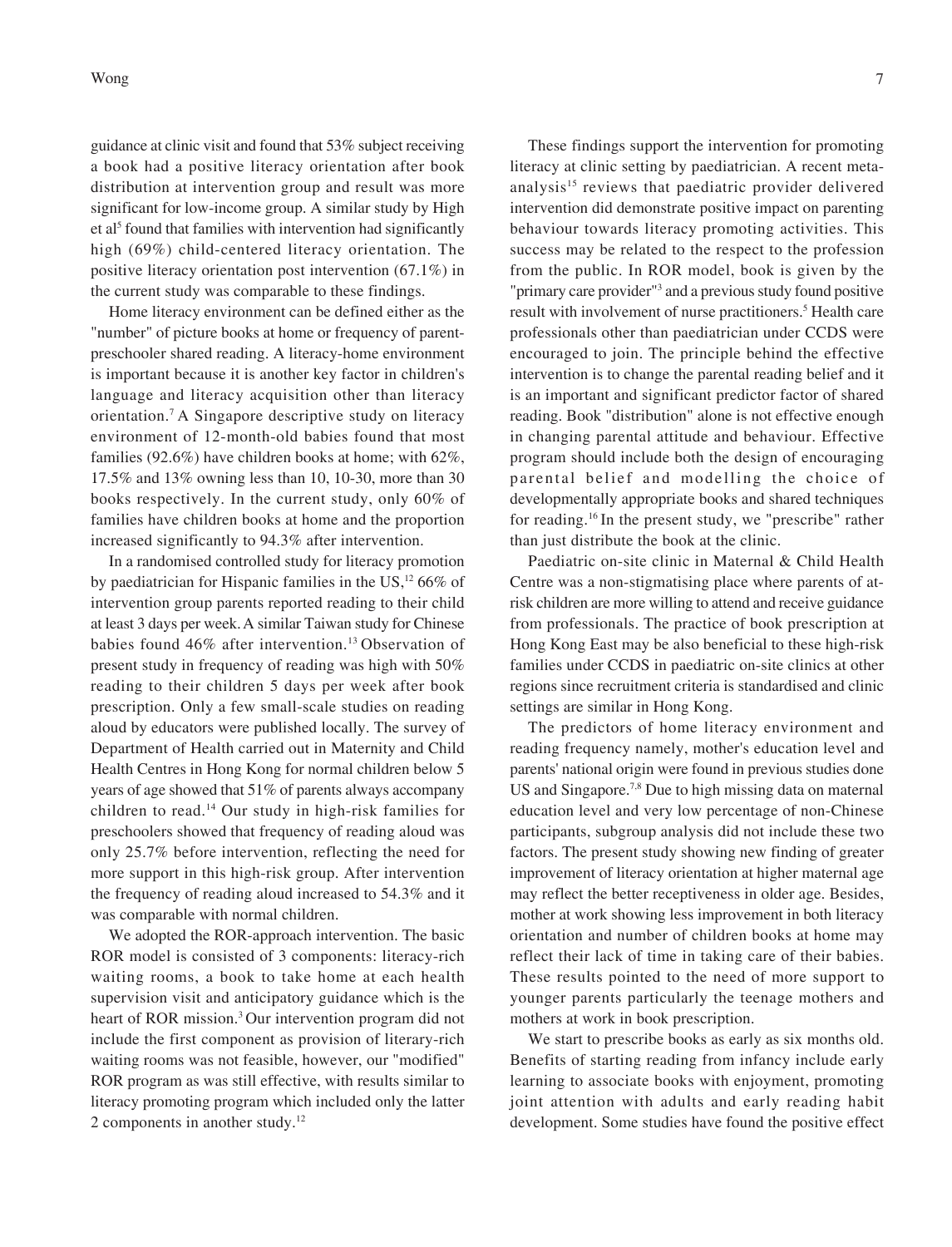of reading during infancy on promoting parent-child interaction at paediatric primary care clinic.<sup>15,17</sup> Recommendation by AAP was to promote early literacy development by paediatric providers from infancy and continuing at least until the age of kindergarten entry.<sup>1</sup> The current study found that with increase in baby's age, the improvement of reading aloud frequency became more significant. This finding supported book prescription to be continued after infancy to obtain a sustainable and better outcome for older children.

In Hong Kong, there are only a few small-scaled local studies on shared reading or reading aloud with preschoolers. Unlike other western countries that hold national reading program for raising parents' awareness in reading aloud early and equipping them with skills and resources, there is no centralised literacy program in Hong Kong. Paediatrician can take a proactive role in promoting early literacy, starting from book prescription and develop further on structured reading program with collaboration of early childhood educators and social workers.18

The major limitation of this study was the lack of a control group and no reference for comparing the effect of book prescription with no intervention. Nonetheless, the study findings were comparable with post-intervention group of similar studies in other countries. High-risk families were known to have poor compliance to clinical visits and in the present study the default rate was 32%. These default subjects may represent even higher risk group with more adverse factors and future study on evaluating them was valuable. Relative small sample size can result in error on subgroup analysis of subjects with small numbers. Besides, results based on self-reporting only assessed perception but not behaviour and can be subjected to biases. Home visitation with direct counting of books at home may get more objective and valid data. Other objective measures to assess the improvement of actual literacy rate and the developmental milestone on the longterm effect of language development, reading abilities and school achievement should be used in future studies. Besides, a longer intervention and study period is needed for more books to be prescribed and better reflection on its long-term effect.

This preliminary study suggests that this simple, inexpensive clinic-based intervention by paediatrician at primary care setting can lead to positive changes in attitude of parents of at risk children and their home literacy environment. Paediatricians are recommended to take advantage of clinic visits as an opportunity to counsel high-risk parents on reading aloud and develop literacy promoting program so as to reduce the effect of toxic stress on these high-risk children.

# **Acknowledgement**

The author would like to thank Ms Wong Yee Man Bonny of the Hong Kong Education University & Mr Wilfred Wong of the University of Hong Kong for their support on statistical analysis of the data and Dr. So Lok Yee of the Pamela Youde Nethersole Eastern Hospital for her advice on the study.

# **Funding / Support**

This research received no specific grant from any funding agency in the public, commercial, or not-for-profit sectors.

# **Ethical Approval**

The study was approved by the Ethics Committee of Hospital Authority Hong Kong East Cluster (HKECREC-2017-053). Informed consent was obtained from parents.

#### **Declaration**

The author has no conflicts of interest to disclose. The author had full access to the data, contributed to the study, approved the final version for publication, and take responsibility for its accuracy and integrity.

# **References**

- 1. Council on Early Childhood; High PC, Klass P. Literacy promotion: an essential component of primary care pediatric practice. Pediatrics 2014;134:404-9.
- 2. Garner AS, Shonkoff JP, Committee on Psychosocial Aspects of Child and Family Health, Committee on Early Childhood, Adoption, and Dependent Care and Section on Developmental and Behavioral Pediatrics. Early Childhood Adversity, Toxic Stress, and the Role of the Pediatrician: Translating Developmental Science Into Lifelong Health. Pediatrics 2012;129:e224-31.
- 3. Klass P, Dreyer BP, Mendelsohn AL. Reach out and read: literacy promotion in pediatric primary care. Adv Pediatr 2009;56:11-27.